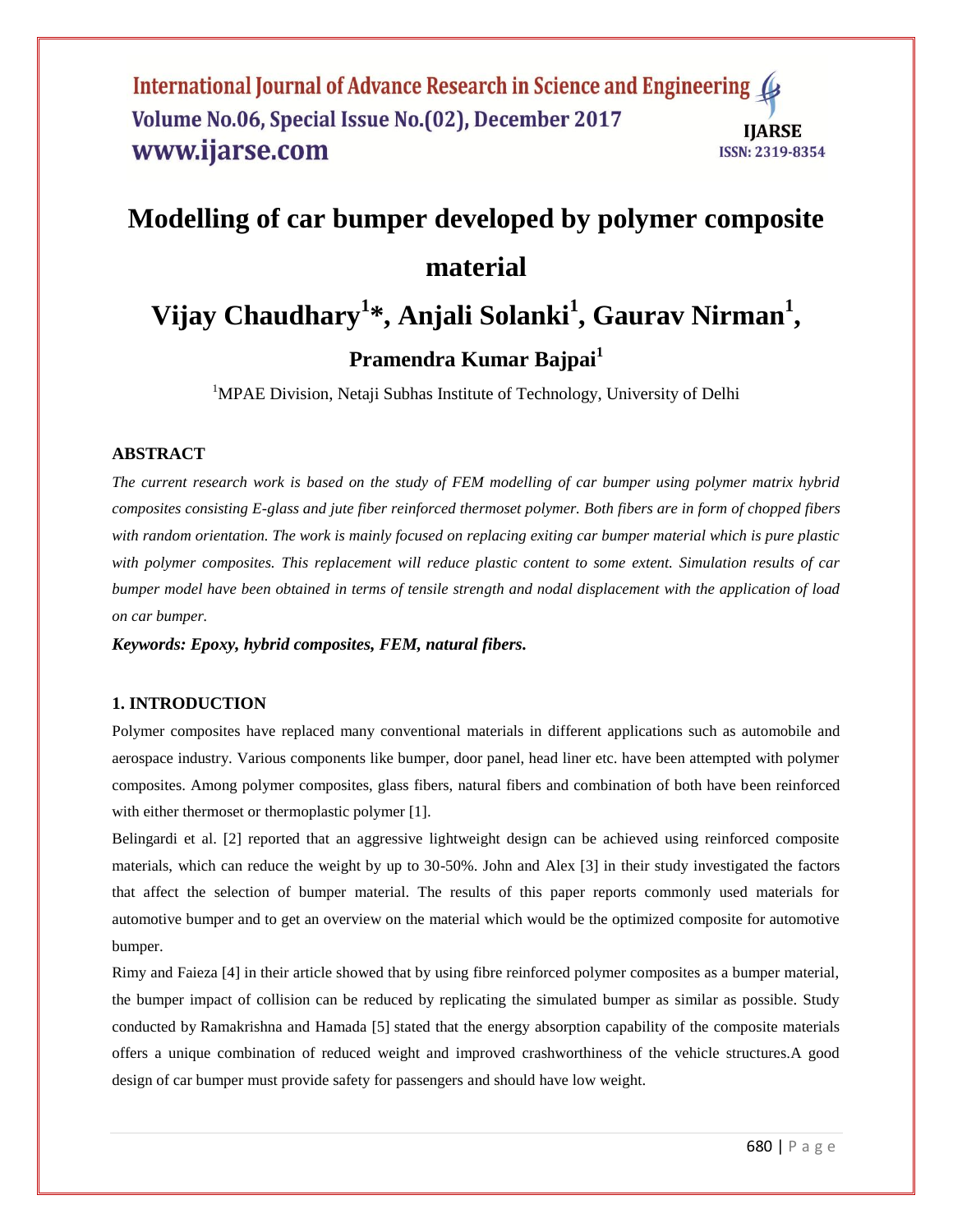#### International Journal of Advance Research in Science and Engineering ( Volume No.06, Special Issue No.(02), December 2017 **IIARSE** www.ijarse.com **ISSN: 2319-8354**

#### **II SIMULATION**

Software Used: **NX CAD NASTRAIN 10.0** NX CAD Simulation enables to carry out structural simulation on parts and assemblies with FEM. Structural simulation covers a wide range of FEM problems- from the performance of a part under constant load to the stress analysis of a moving assembly under dynamic loading, all of which can be determined using NX CAD Simulation tools.

#### **2.1 Bumper model**

First, model of car bumper has been created and then bumper design has been imported to NX CAD environment. Thickness and material properties have been inserted into software environment. E-Glass fibre has been added from custom library. The model is shown in figure 1.



#### **Figure 1. Car bumper model.**

Modelling has been performed for epoxy and polyester. From library, "SHELL181 (3) type triangular element has been chosen. Subdivision meshing method has been selected. The element size was kept constant as 5mm. The element is shown in figure 2.



**Figure 2. Element geometry.**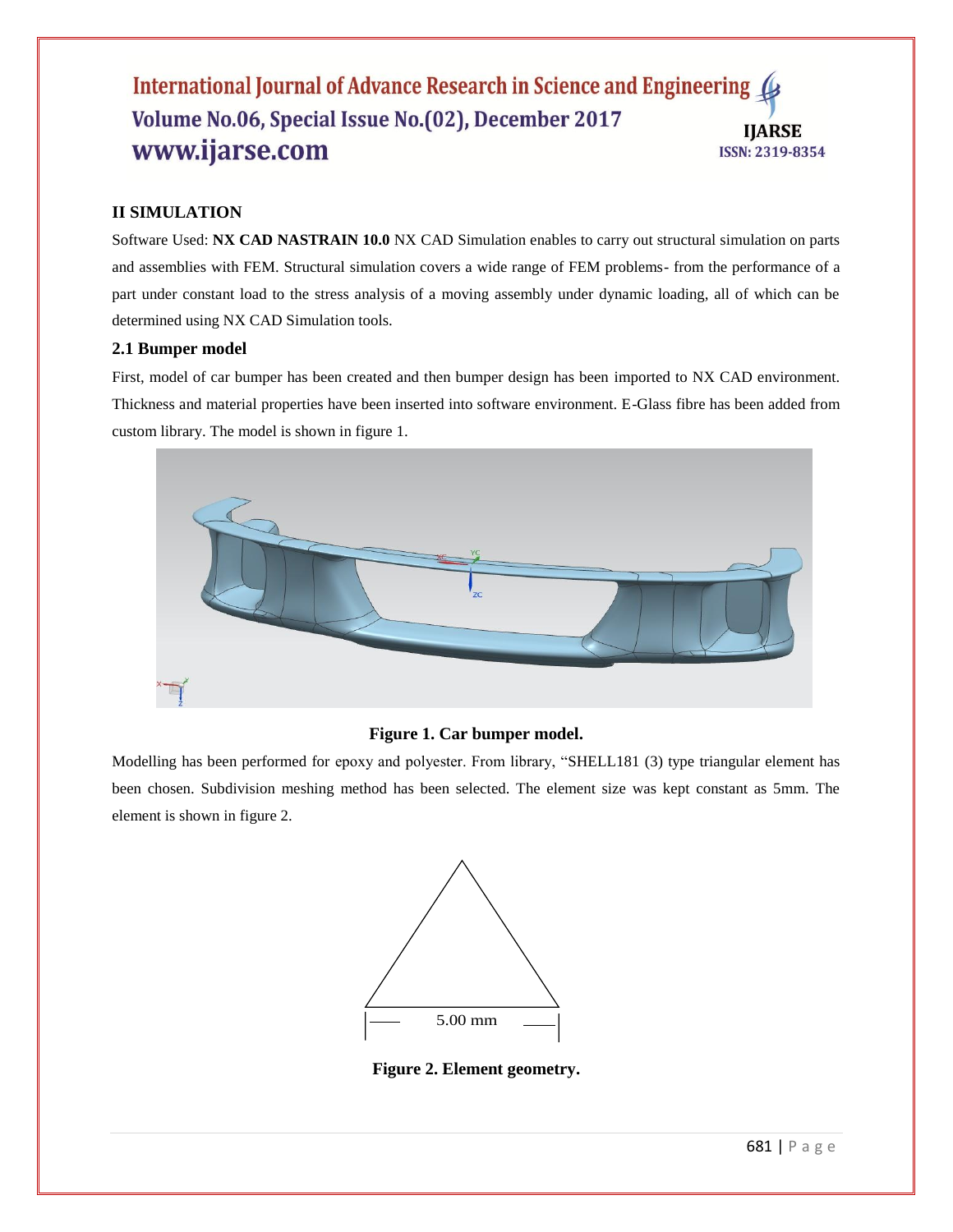#### International Journal of Advance Research in Science and Engineering 4 Volume No.06, Special Issue No.(02), December 2017 **IJARSE** www.ijarse.com **ISSN: 2319-8354**

Boundary conditions have applied to carry out tensile test on bumper model. Meshed model is shown in figure 3. Red dots represents the application of Load on the bumper whereas blue dots represents fixed part. Force used in the model is 200 Newton.



**Figure 3. Meshing of car bumper.**

#### **III RESULT AND DISCUSSION**

#### **3.1 Tensile Strength Test on Epoxy Material**

A tensile test was carried out on the bumper model and a force of 200 Newton is applied. The maximum displacement obtained from the results is 0.398 mm as shown in figure 4.



**Figure 4. Simulation of epoxy based car bumper model under tensile testing.**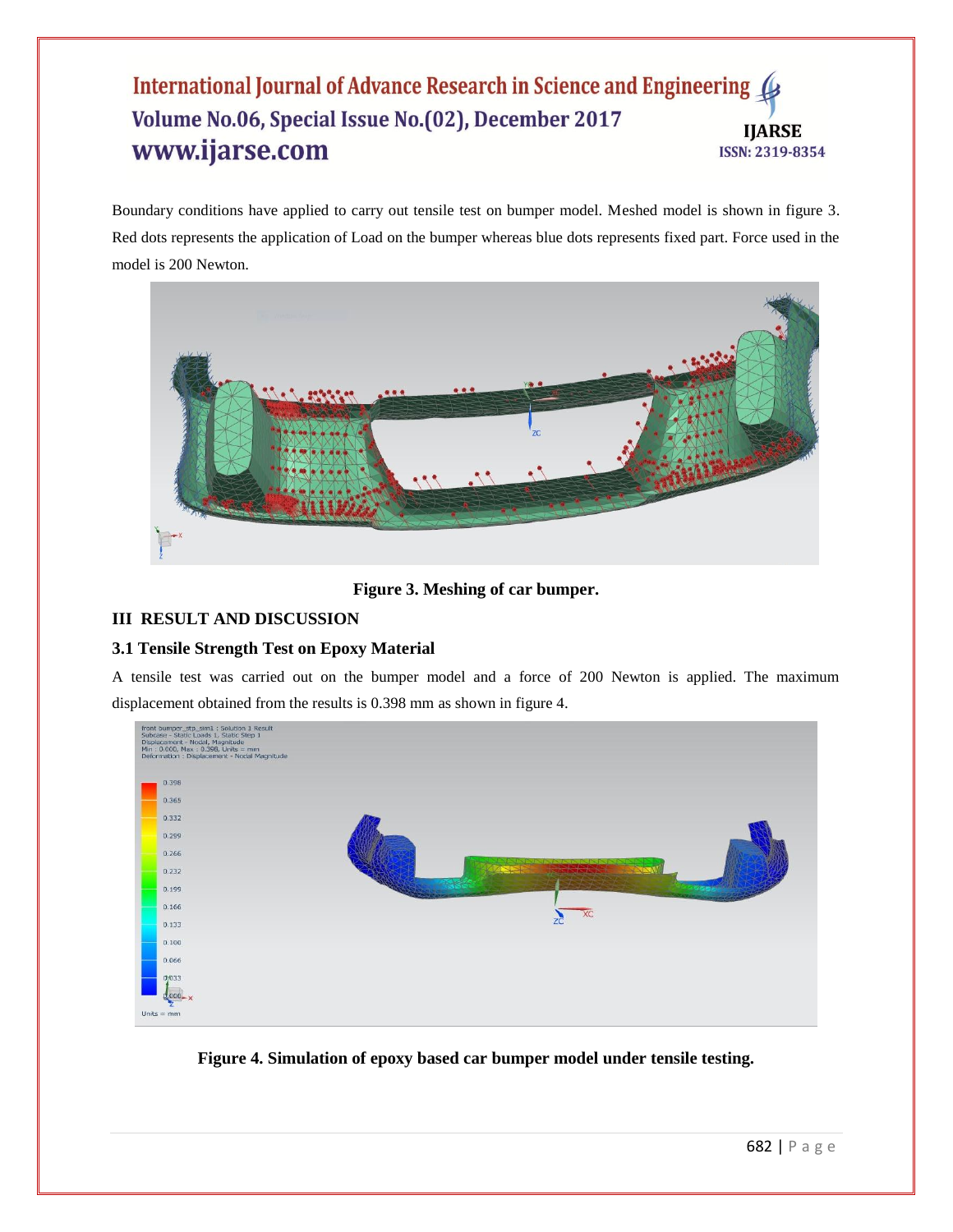#### International Journal of Advance Research in Science and Engineering Volume No.06, Special Issue No.(02), December 2017 **IJARSE** www.ijarse.com **ISSN: 2319-8354**

#### **3.1.1 Nodal Displacement Graph of Epoxy Material**

Figure 5 shows the displacement of different nodes of car bumper made up of epoxy material on application of force amounting 200 newton.



#### **Figure 5. Nodal displacement of car bumper model.**

#### **3.2 Tensile Strength Test on Polyester Material**

A tensile test was carried out on the design and a force of 200 Newton is applied. The maximum displacement obtained from the results is 0.419 mm as shown in figure 6.



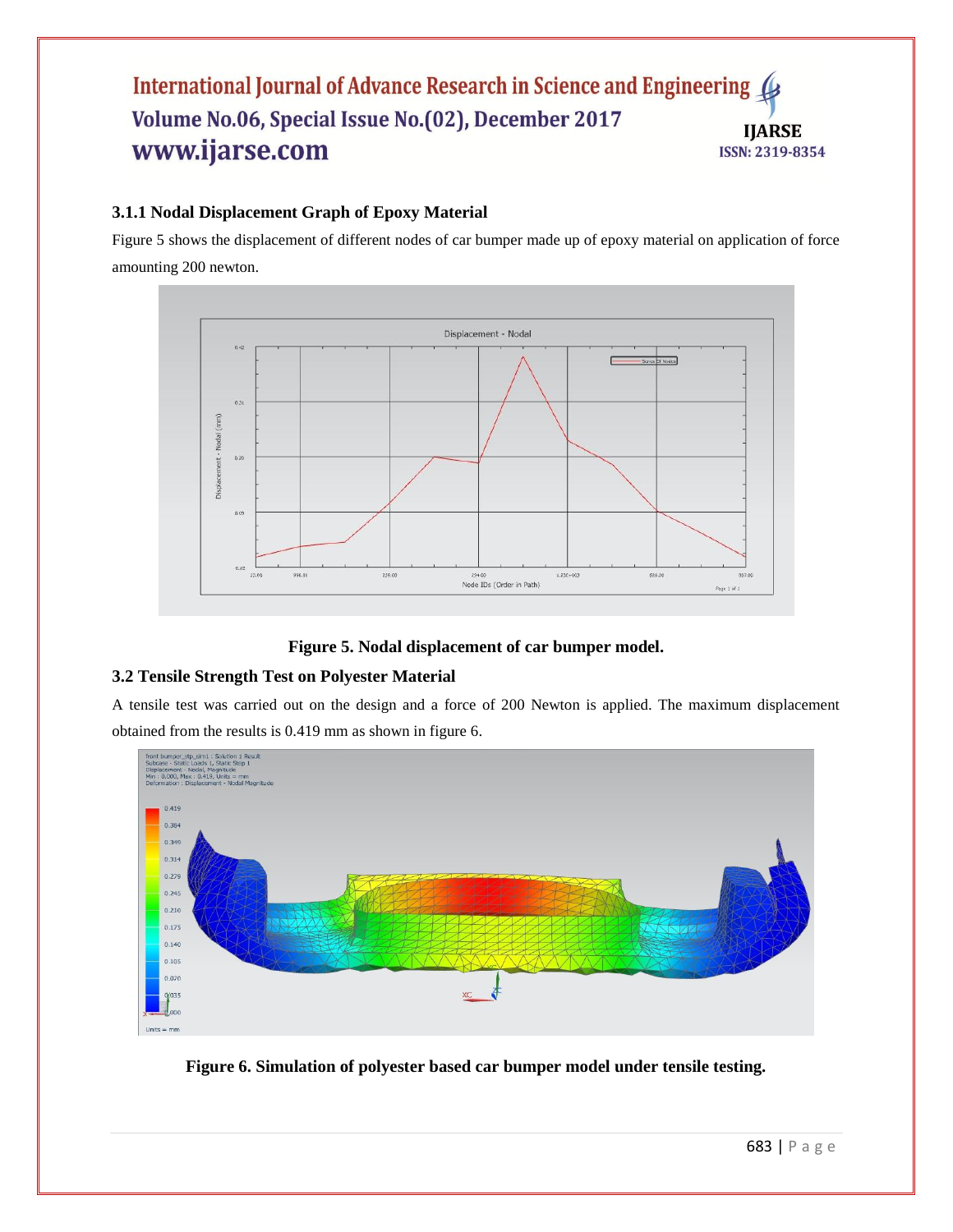#### International Journal of Advance Research in Science and Engineering ( Volume No.06, Special Issue No.(02), December 2017 **IJARSE** www.ijarse.com **ISSN: 2319-8354**

#### **3.2.1 Nodal Displacement Graph of Polyester Material**

Figure 7 shows the displacement of different nodes of car bumper made up of polyester material on application of force amounting 200 newton.





#### **3.3Tensile Strength Test on Urea Formaldehyde Material**

A tensile test was carried out on the design and a force of 200 Newton is applied. The maximum displacement obtained from the results is 31.44 mm as shown in figure 8.



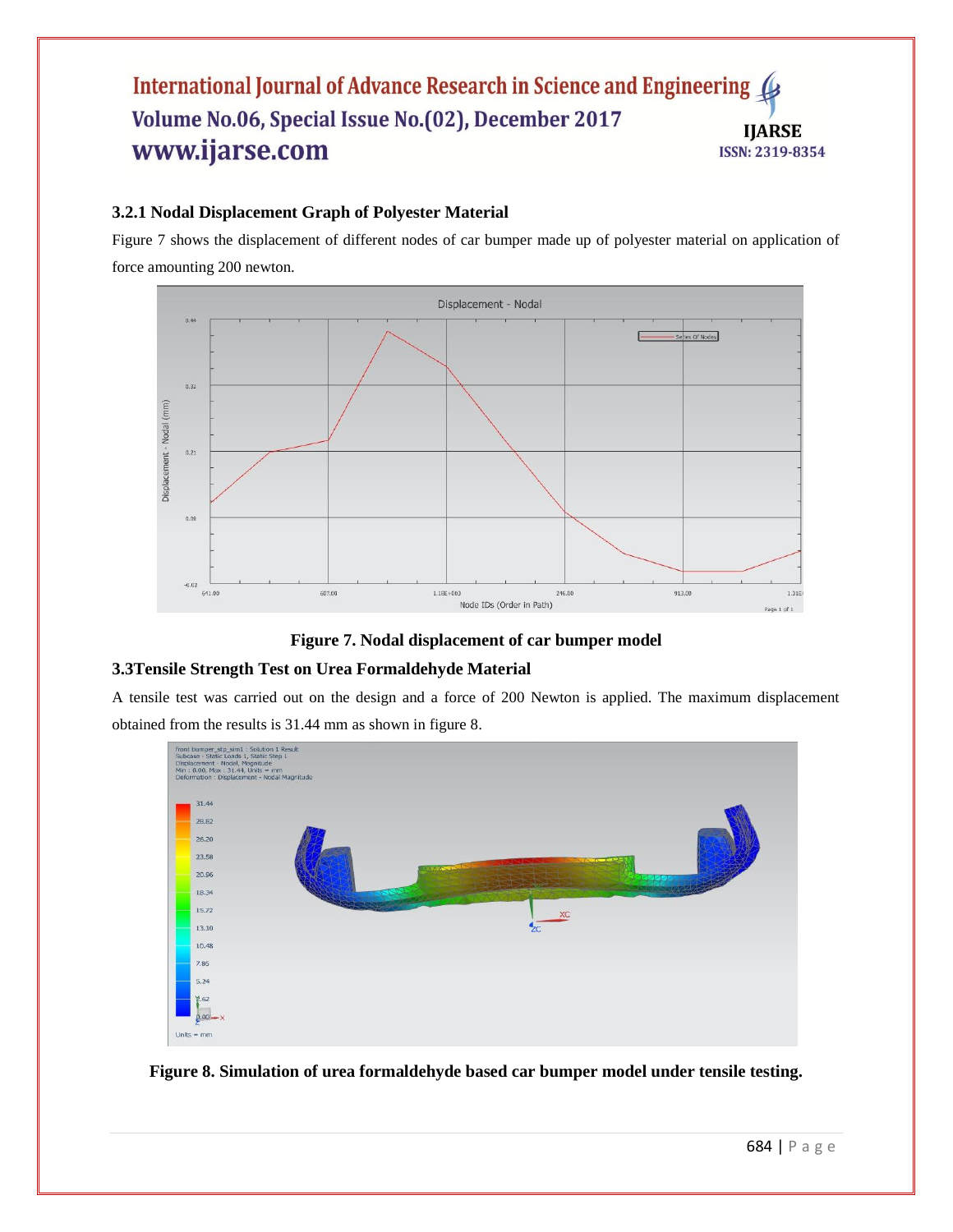#### International Journal of Advance Research in Science and Engineering Volume No.06, Special Issue No.(02), December 2017 **IIARSE** www.ijarse.com **ISSN: 2319-8354**

#### **3.3.1 Nodal Displacement Graph of Urea Formaldehyde Material**

The graph shows the displacement of different nodes of car bumper made up of urea formaldehyde material on application of force amounting 200 newton.



**Figure 9. Nodal displacement of car bumper model.**

#### **IV CONCLUSION**

Car bumper model has been created and simulated for three different polymers. Based on the simulation results best polymer has been selected as matrix material in polymer composites to be used as car bumper material.

Simulation results show that epoxy polymer has shown minimum displacement under the application of load whereas Urea Formaldehyde polymer has shown fairly long displacement under same loading conditions.

It can be concluded that Urea Formaldehyde can't be used as car bumper material in any form. Epoxy polymer is suitable to be used as matrix material in polymer composites which can be used as alternative car bumper material.

#### **REFERENCES**

1. V. Chaudhary, P.K. bajpai and S. Maheshwari, studies on mechanical and morphological characterization of developed jute/hemp/flax reinforced hybrid composites for structural applications, *Journal of natural fibers*, DOI: 10. 1080/15440478.2017.1320260.

2. G.Belingardi, E.G.Koricho and B.Martorana, Design Optimization and Implementation of Composite and Recyclable Thermoplastic Materials for Automotive Bumper, *Fifth International Conference on Advanced Computational Methods in Engineering (ACOMEN 2011)*, Liege, Belgium, 2011.